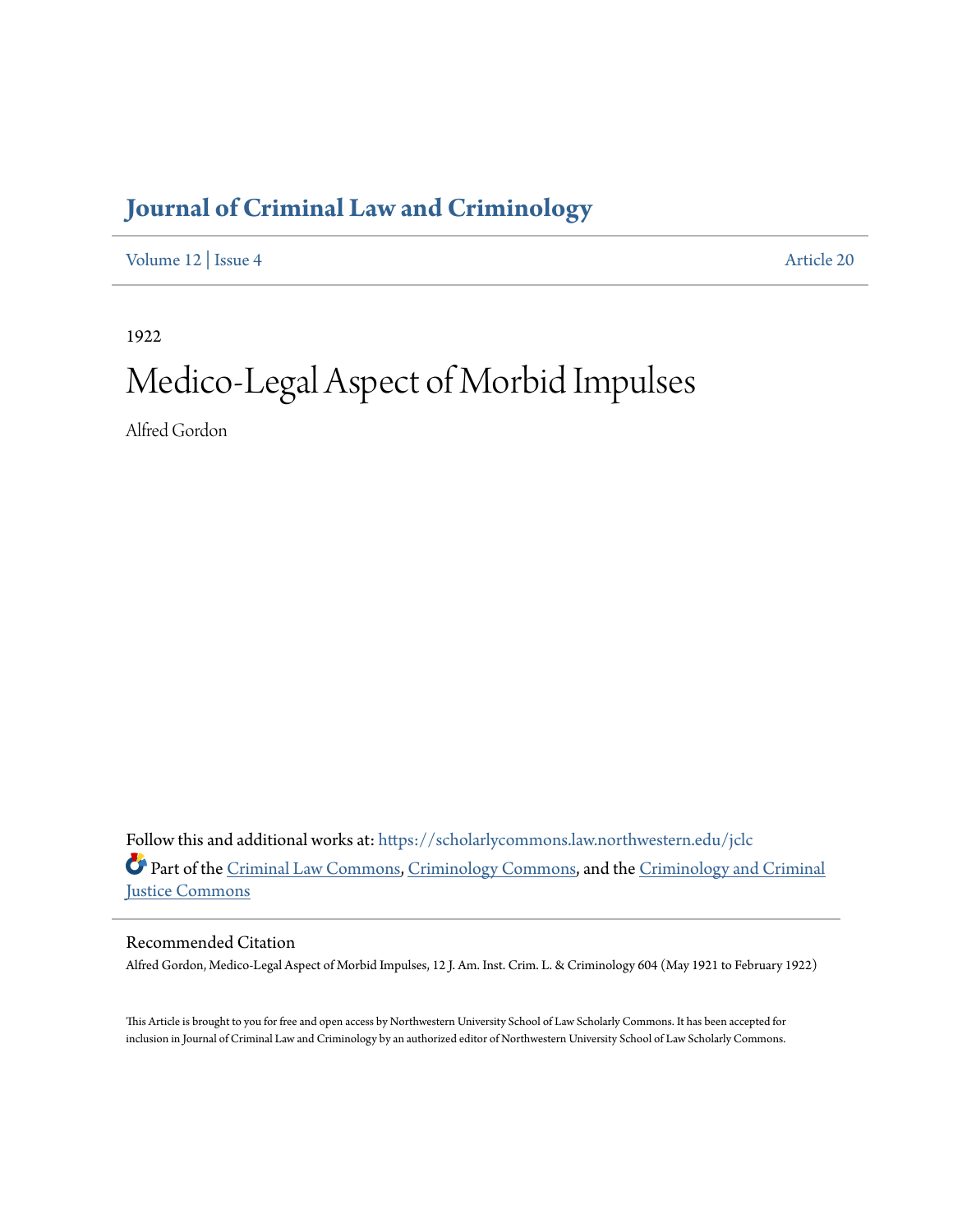### MEDICO-LEGAL ASPECT OF MORBID IMPULSES'

#### **ALFRED GORDON<sup>2</sup>**

The problem of the determination of the degree of culpability of an individual who has committed an anti-social act is sometimes associated with great difficulties. A variety of factors may enter into the solution of this problem. An illegal act may be committed accidentally or unexpectedly and independently of the individual's will. It may be committed under an unavoidable necessity, such as in cases of protection of one's self or one's family. It may be committed under the influence of extreme passion or anger, when consciousness becomes blurred and cerebral inhibition is obliterated. It may be committed by insane individuals whose delusional ideas, accompanied or not by hallucinatory images, develop morbid impulses or deliberate and well planned criminal tendencies. Finally, illegal acts may be committed by individuals who, though not insane in the strict sense of the word, are nevertheless different from normal individuals by their power of reasoning, by their sentiments, tastes, sympathies, etc. To this class belongs the large category of psychopathic individuals, also the mental defectives.

We will be concerned here exclusively with the medico-legal aspect of morbid impulses in psychopathic individuals and in mental defectives with the object of determining the degree of their responsibility or irresponsibility. In such cases there is a genuine medico-legal problem to be solved, while lunacy by the nature of the profound mental disorder excludes all possibility of discussion. Let us consider the dause of the existence .and the development of impulses in the first category of our group.

The study of morbid impulses is very important because of the grave consequences to which they may lead from social and medicolegal standpoints. Such a study presents multiple interesting features. First of all, the underlying basis upon which these morbid states develop. Since Morel the question of heredity began to play the most important r6le in the domain of mental pathology. It finds its corroboration also in the study of Mendelian laws of heredity (see Cannon and.Rosanoff, **J.** of Nerv. & Ment. Dis., 1911, p. 272) and Rosanoff and Orr (Amer. J. of Insanity V. IXViii, p. 221). Morbid impulses

<sup>&#</sup>x27;Read at the meeting of the Institute, November 18, 1921, in Cincinnati. 2Alienist, 1812 Spruce Street, Philadelphia, Pa.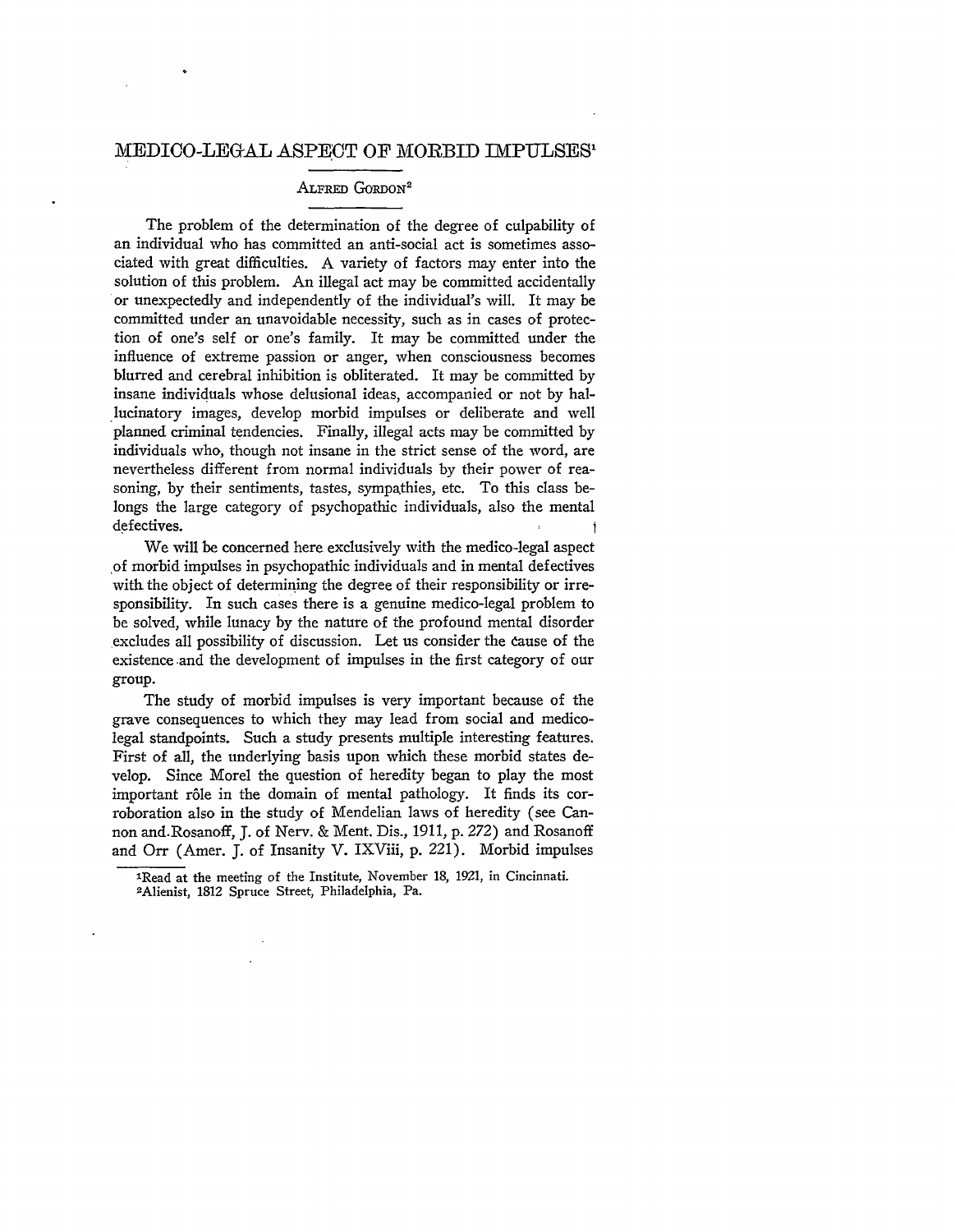constitute episodic manifestations in the life of psychopathic individuals.

What is psychopathy? Under this term is understood a pathological state of an individual whose psychophysical resistance is constitutionally diminished; in other words, it is a condition which is a deviation from the normal type of humanity. In such a person there is an interruption of harmonious equilibrium existing between various functions of cerebrospinal centers; the co-operation and adaptation of these centers are incomplete. There is an ataxia of thought, of sentiment, of will, of psycho-motor functions.

According to the parts involved, these patients form several groups which are only apparently different from each other, but under which is hidden the same individuality, viz., the psychopath.

The most important characteristic features in psychopathic individuals are found in their psychical sphere. The development of their intellectual faculties is irregular and there is a want of equilibrium in these faculties. Such individuals are only partial, incomplete beings. They may have a remarkable memory, but they cannot fix their attention. Their mental instability is sometimes extreme. At the same time they may be eccentric, dreamers, with romantic tendencies. They are emotional, timid, extremely sensitive, impressionable, suspicious, egotistic, haughty and may be affected with moral perversity of the gravest nature. The best illustration of the loss of psychical equilibrium is found in obsessions and morbid impulses. The latter is the consequence of the first.

What is an obsession? Normally an idea, a sentence, an image may unexpectedly invade our mind and obstinately persist. It is sufficient, then, to exercise our will to a certain extent and make this phenomen disappear. This, so to speak, physiological obsession, never leads to a morbid impulse. When a morbid obsession occurs, the cerebral centers are invaded **by** a certain image or idea, which remains fixed, and suppresses subsequently all antagonistic images or ideas. This is accomplished not without a struggle, but the tenacious idea is accompanied **by** a moral pain so intense that it subordinates the will, and the individual, perfectly conscious of what is going on, but powerless, finds himself irresistibly forced towards acts of which he himself disapproves. The obsession leads to an impulse, and these two phenomena are in the same relationship as a thought to the act.

On the basis of our conception of the subsconcious world the phenomena under discussion finds an adequate explanation. The rôle of pathogenetic forces in the causation of psychoneurotic manifesta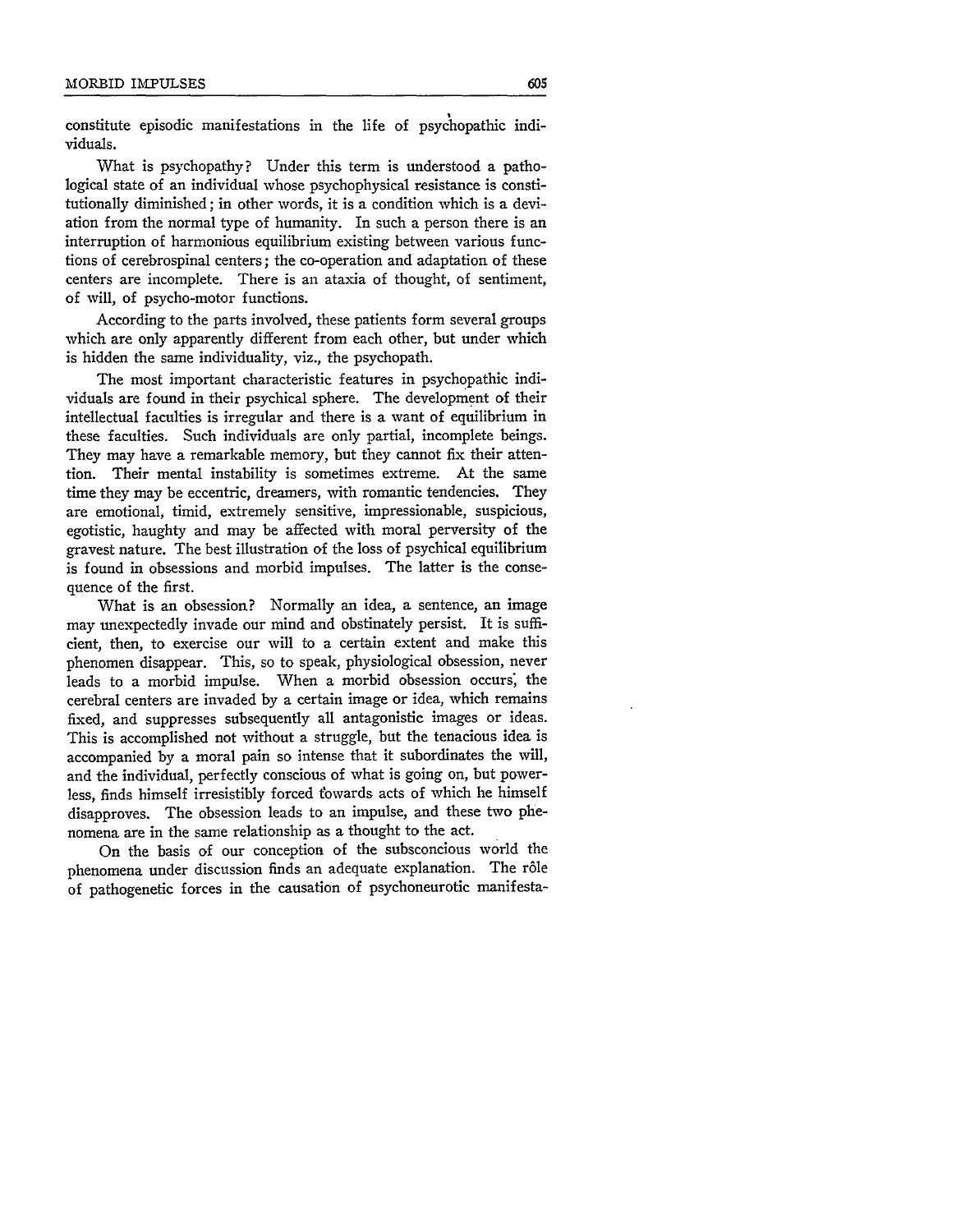ions by the psychanalytic school is pretty well established. As the aim of this contribution is not the psychological aspect of the psychoneuroses but their sociological value, the analysis of the mental processes and of the conflict between the conscious and subconscious ideas which leads to the formation of obsessions and impulsive tendencies and other mental disorders characteristic of psychoneuroses, will be omitted.

The characteristic features of an obsession are therefore: (a) Lucidity as to the phenomenon; (b) energetic struggle against the invaded thought; and (c) moral torture. The elements of morbid impulses are: (a) Sudden function of a center or of a group of isolated centers without participation of reason or of the conscious ego; (b) momentary impotence of the will controlling the act.

The state of consciousness, the apparent lucidity, are misleading for those who are not familiar with these disturbances and judiciary errors are readily explained.

A psychopath who becomes fatigued, whose nervous system becomes exhausted, may develop obsessions and morbid impulses. Depressive emotion, prolonged intellectual effort, a prolonged waking states, excesses of any sort, abundant hemorrhages, protracted infectious diseases, disturbance of nutrition, intoxications, especially alcoholic, the sight of a capital punishment, the news of a suicide or homicide, the recital of a murder, are all provoking causes of morbid impulses in a psychopathic individual.

A young woman of thirty-five who was profoundly psychopathic, whose hereditary history was the most unfavorable (father syphilitic, mother alcoholic, a grandfather had paresis), had several miscarriages accompanied by tremendous losses of blood. Her recovery was of long duration. She soon developed morbid impulses. Being a butcher's wife, she assisted him in carving meat in the shop. On several occasions while handling the large knife she felt the desire to cut off the customers' heads. She realized her condition, she struggled with herself, resisted the torturing temptation. Finally once, in the presence of several customers, she began to scream; the knife fell out of her hands; trembling she begged them to remove the knife from her sight, as otherwise she would commit murder.

A young pharmacist, who has been under my care for the last two years, has frequently the almost irresistible desire to commit suicide. Hs is fully conscious of his condition, fights it often at the expense of his sleep. Once riding on a boat, he felt the necessity of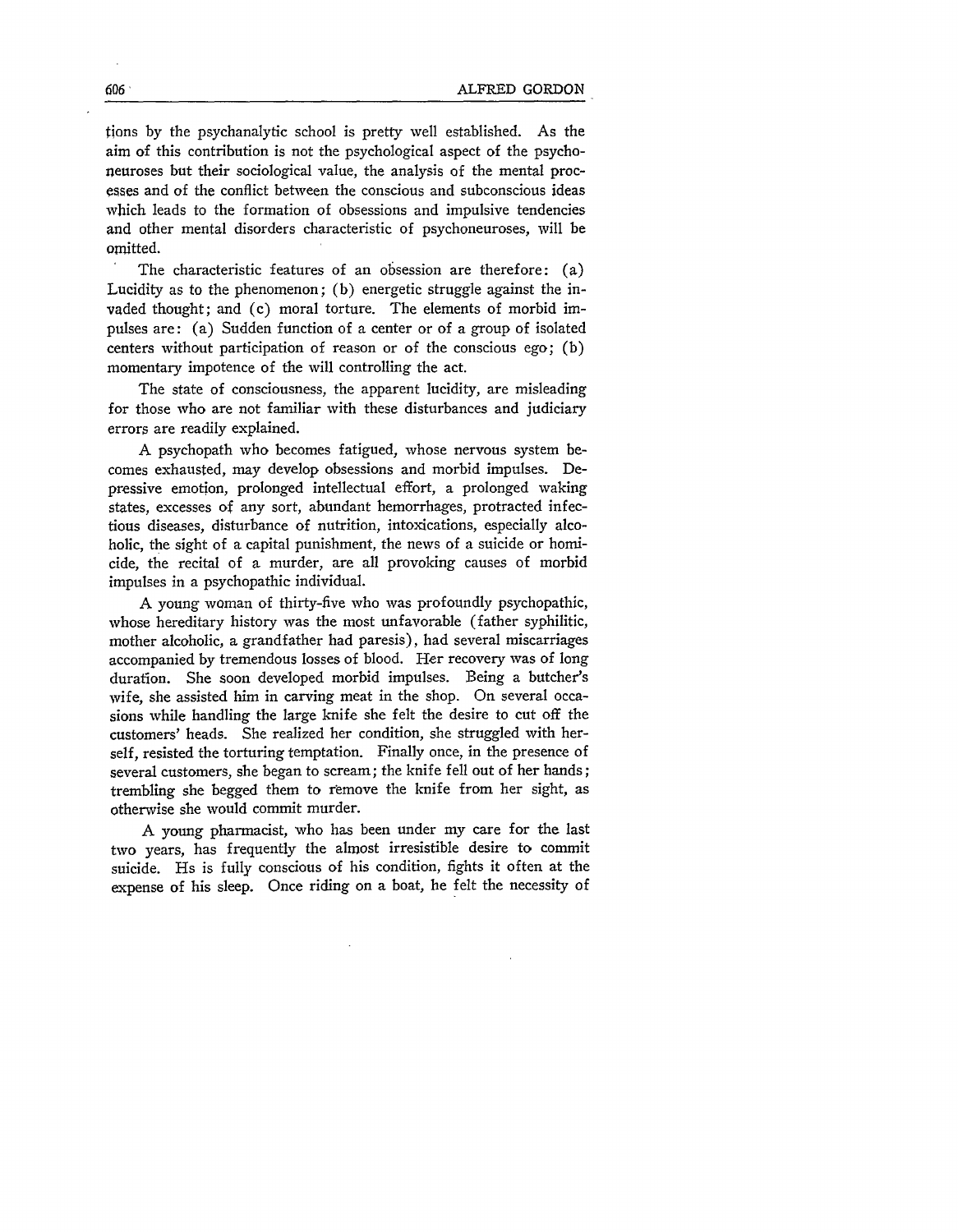jumping overboard. Fearing for himself, he begged the passengers to tie him to a post and keep him in this position until the boat landed.

Obsessions and irresistible impulses may affect also crimes of a less important order. In kleptomania there is an irresistible impulse to possess objects which are of no value. This is frequently done by individuals who are otherwise perfectly honorable, who possess sufficient means. Here, again, they are perfectly conscious of the criminality of the act, and of the consequences to which it may lead. They struggle against this tendency, they suffer morally, but they finally succumb to the irresistible impulse.

Arson, assaults, rape, all varieties of sexual perversion, may be committed **by** a psychopathic individual under the influence of obsession.

What is the outlook in obsessions with irresistible impulses? The evolution of these symptoms presents nothing typical. It may be periodical and intermittent. Sometimes it appears for a short period and disappears completely. In other cases it is slow, remains stationary for months and years. In still another series of cases the symptom disappears, but recurs from the least cause.

As Magnan has well said, "they are episodic symptoms in the life of a degenerate. They are incorporated in the mental state of the individual, and never become separated from him. Appearing now and then during his life, they never undergo modifications; they are always the same."

In making a diagnosis of cases of this order it should always be borne in mind that, while morbid impulses for minor offenses are frequent in the psychopathic individuals in general, the irresistible impulses for acts of graver nature, as homicide and suicide, are not frequent. They are met with often in true insanities, in which the individual blows out his own brains or kills, seeks revenge, because he is under the influence of a delusion or is prompted by hallucinations of a terrifying nature. When a woman suffers from melancholia, she is mentally tortured by her delusion of the unpardonable sin, of her physical worthlessness, of deserving punishment for imaginary misdeeds. Voices are constantly reminding her of her wrongdoings. Such an individual will seek relief from continuous torture and finally commit suicide. Sometimes her delusive ideas will run in a somewhat different channel, and she will imagine that through her sins her relatives and neighbors, husband, and children will undergo punishment and will suffer; in order to save them from inevitable suffering and torture she prefers killing them herself, and she acts accordingly.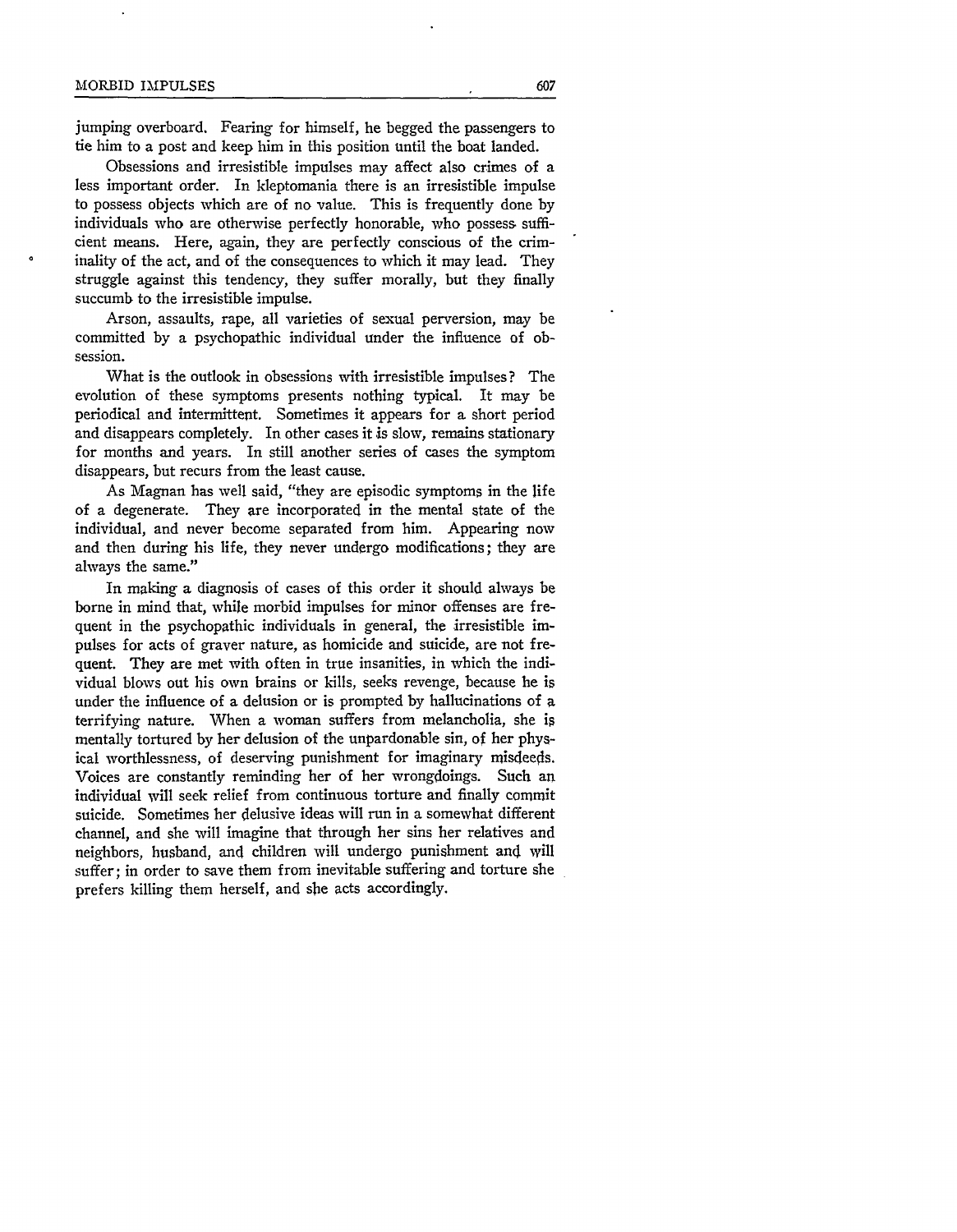A paranoiac develops in his diseased mind a grudge against certain individuals, who for an apparently logical reason are persecuting him or trying to prevent him from obtaining a certain important position which they themselves are after. He hears their voices through the wall at night; sees them masked in his room. Another paranoiac gets a mission from God to preach, to convert the sinful men, women, communities, nations. He gets messages from the Almighty through spirits, angels, who order him to accomplish his task and destroy any obstacle on his road. Such individuals will exhibit irresistible impulses commanded by their delusions and hallucinations and commit homicide.

In paresis similar delusions may lead to identical consequences.

In dementia praecox, when the youth commences to show signs of dementia, he develops hallucinations and delusions; commits excesses and assaults of the gravest character, kills or commits suicide.

A senile dement forms delusions of being defrauded, robbed, believes himself being persecuted. Frequently erotic delusions make him plan ridiculous marriages, and if he is prevented from doing it, he assaults and kills. Assaults of senile dements on very young girls or children are not uncommon.

In toxic insanities, especially alcoholic, the delirious and confusional states are frequently accompanied by delusions and hallucinations; morbid impulses are then easily formed.

In epilepsy, after the motor manifestations are over, the patient remains in a confusional, delirious, or stuporous state, during which irresistible impulses may develop and a crime may be committed. Sometimes the epileptic attack itself may consist of a sudden, irresistible impulse for attacking, assaulting, and injuring.

In determining the nature of and the motives for morbid impulses only a prolonged and thorough examination will help the medico-legal expert to form an impartial opinion.

Let us briefly emphasize the distinctive diagnostic points as they are essential for a proper conception of these interesting phenomena.

When a lunatic assassinates he is under the control of a delusional conception and hallucination or illusion, by which he is carried away towards the abnormal impulse. The latter has a special character, viz., unconsciousness of the act; automatism is the essential feature.

When a morbid impulse is the result of an obsession in a psychopathic individual, the characteristic features of the act are: The lucidity of consciousness, the tormenting mental struggle before the act is accomplished, the realization of the horror of the act. At the same time the state of anxiety of the patient is accompanied by cardiac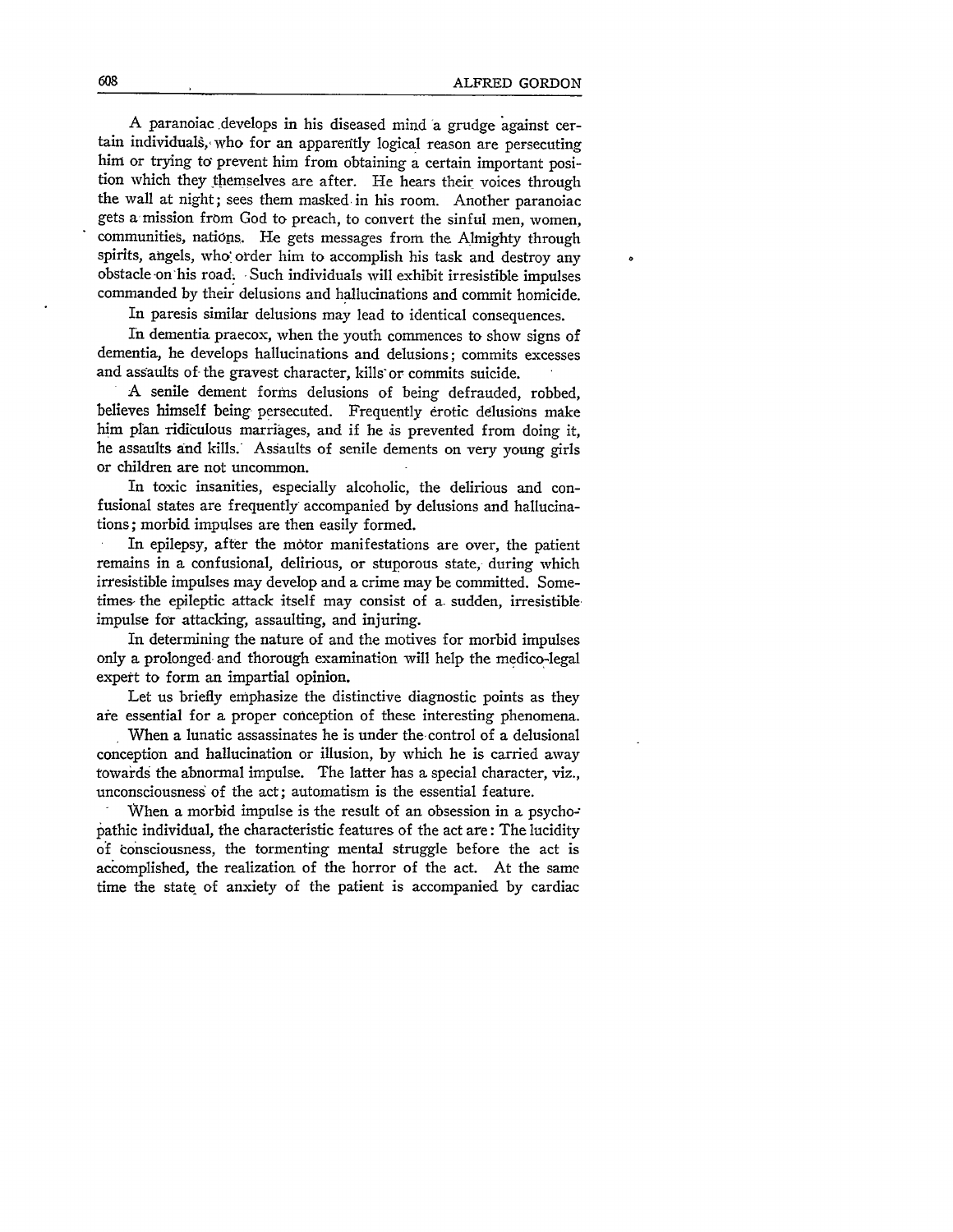palpitation, acceleration of the pulse, headache, tremor, perspiration, etc. All these symptoms occur in an individual whose mentality is abnormal, irregular, asymmetrical and without equilibrium. In such an individual also the soma will frequently be found deviated from normal; there will be present many stigmata of physical degeneration, disturbed functions of the viscera, of tissues, of organs. A profound study of his own life, of his reactions to external and internal stimuli, of his adaptability to surroundings, also of his family history, of the hereditary features-such a study is indispensable in making a diagnosis.

Let us now consider briefly the psychic forces in mental defectives which may lead to obsessions or morbid impulsive acts.

In considering all varieties of mental deficiency we find a long scale beginning with mental monstrosities and ending with slight mental feebleness. When the intellectual powers are involved in their entirety we deal with idiocy. When the arrest of mental development is only incomplete and is, therefore, compatible with the existence of some intellectual manifestations, we deal with imbecility. There are also individuals in whom only certain powers are likely to reach a degree of development; in whom there is no general but only partial defect of intellectual powers. For example, one will show a meager power of intellectual acquisition; in another the power of judgment is defective; another is incapable of acquiring elementary mathematical knowledge, or a knowledge of the natural sciences; in another the power of attention remains very elementary; others show a marked poverty in the power of reasoning, of generalizing, of abstracting, of memorizing, of associating ideas. This category of individuals manifests a conspicuous inequality of development of various intellectual powers.

From the standpoint of mental responsibility before the law, it would be superfluous to dwell at length on the idiots. The complete absence of intelligence, of moral conceptions, of sensibility, places an insurmountable obstacle between idiots and the exterior world. Education has no hold on them, impressions leave no trace in them. Instinct alone guides their actions and their relation to others. Their life is reduced to an automatic execution of vegetative function.

In imbecility we find rudimehts of intellectual and moral development. The intellectual niveau is somewhat higher than in idiots, which, therefore, permits certain acquisitions. With considerable amount of patience, perseverance and ingenuity one may succeed in training imbeciles in certain moral principles. In spite of all efforts one can expect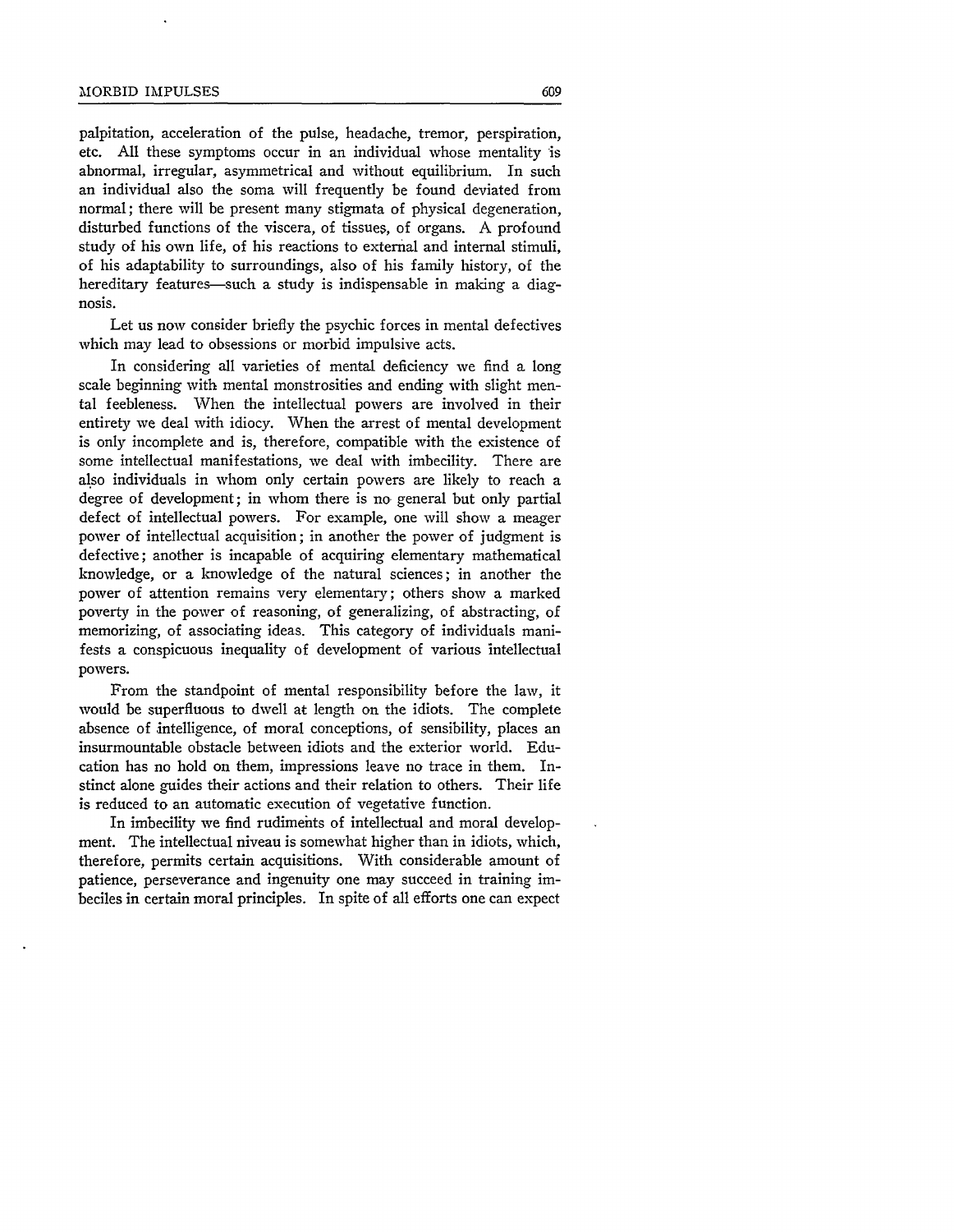but a certain degree of mental development in an imbecile. His language remains poor as to the number of words; his articulation is defective; his expression indicates poverty of thought, the character of his acts corresponds to his manner of thinking. In the sphere of morality he exhibits instinctive tendencies of a low order. Cruelty, vanity, gluttony, masturbation, sexual perversion, excesses of all kind, cowardice, unusual irritability are all characteristic of imbeciles, and these characteristics lead frequently to all sorts of abnormal acts. Theft, arson, brutality, homicide are not uncommon in imbeciles.

Following up the intellectual niveau one step higher than in the imbecile, we enter the domain of the large group of mental feebleness, the study of which is of considerably higher importance from sociological and legal standpoints than of that of idiocy and imbecility. Here we meet with a great many varieties and subvarieties and the transition of one into the other is imperceptible. This is the most important chapter in the study of mental deficiency, as the number of such individuals is legion. We find them with us frequently, we deal with them in innumerable transactions, we find them on school benches, as well as in business life. Their relation to the community frequently results in harm.

This group of individuals presents, speaking generally, a mentality inferior to the normal in quantity and quality. Their intellectual development is both delayed and reduced. The slowness of mental evolution and its lesser amplitude are characteristic. Thus, for example, the intelligence of a boy of twelve resembles that of a child of five.

In view of the enormous influence of intelligence upon the shaping of the moral personality, the resulting moral debility it to be expected in the category of individuals which is the subject of the present study. It is a common observation that, apart from idiocy and imbecility, one of the chief characteristics of the feeble-minded individuals is an obtuseness of conscience. The elements of the latter are too feeble in the struggle against passions. It may happen that the mentally deficient has some conception of right or wrong; he may feel that he does wrong, but he does not possess the aversion which would be characteristic of 'a normal individual. The moral sentiments are not powerful enough, the voice of duty is not loud enough to be overcome by impulse. The cause of this disorder lies in the incomplete development of moral ideas. The want of judgment, of will, the weakness of character render the moral personality of the feeble-minded unstable, not resistant, and thus they become an easy prey of their passions.

The majority of the symptoms referable to the deviations in the

 $\mathbf{a}$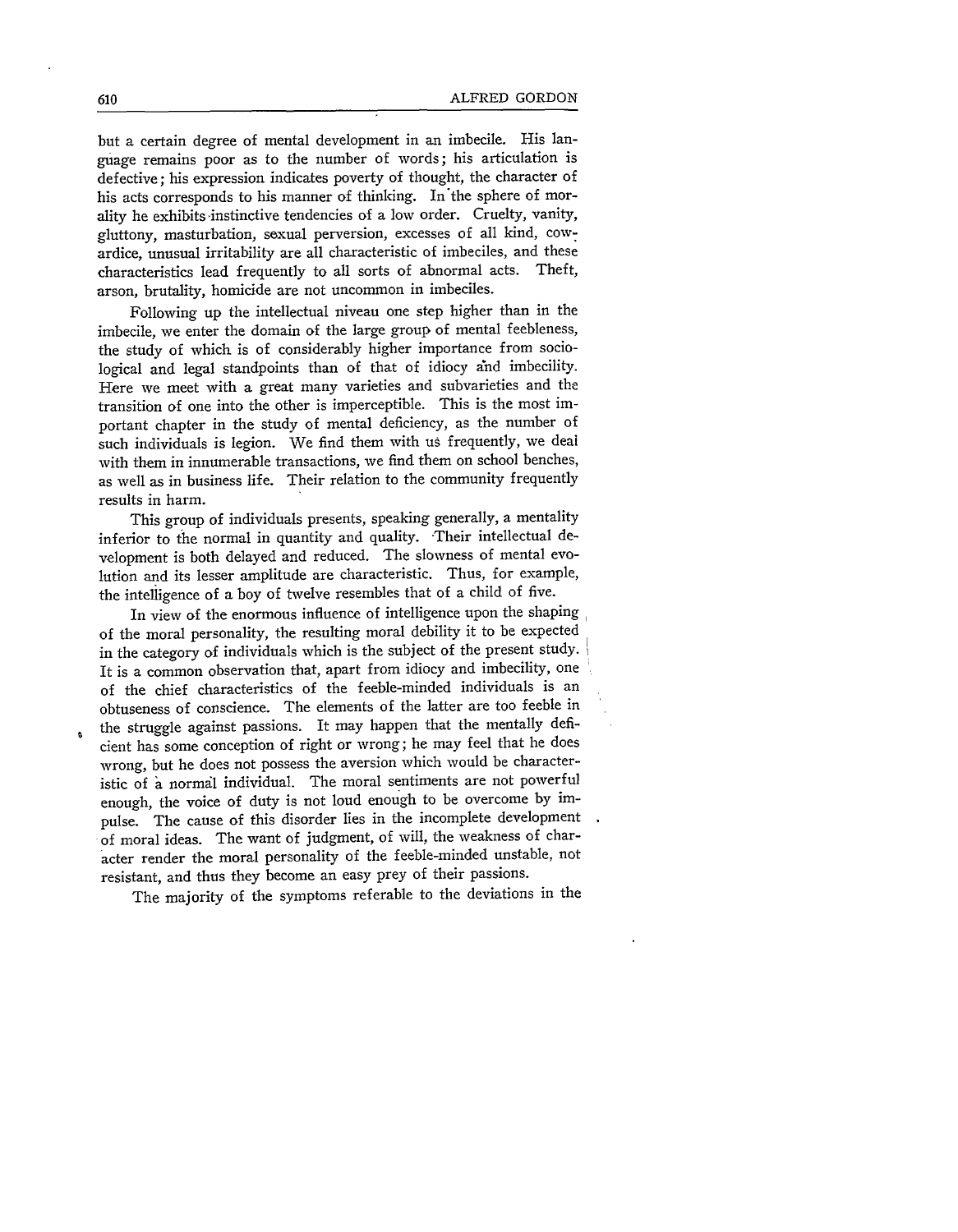moral sphere gravitate around the ego of the mentally deficient. Thus the ego becomes extravagantly accentuated. Egotism consequently is one of the most conspicuous symptoms of the entire picture. The mentally deficient individuals have no other thoughts but of themselves. Nothing moves them, nothing disturbs them except their own disturbances which they immeasurably amplify. Such a psychic orientation naturally leads to a dominating attitude and intolerance. Envy or jealousy is another derivative of egotism.

Jealousy creates defiance and doubt; anger and hatred are the next consequence of jealousy. The mentally deficient may develop a hatred towards the dearest and the nearest. As egotism is the predominating characteristic, there is absence of altruistic sentiments.

Among other typical features of mentally deficient individuals may be mentioned *impulsive* phenomena. They are spontaneous and involuntary psychic manifestations. Normally our acts are controlled **by** two factors-desire or an impulse for action on one hand and reasoning on the other. The latter controls and inhibits the former. When the intellect is impaired or defective, the impulse predominates and the desired act is executed no matter how deleterious it may be; in such cases we observe frequently sudden impulsive acts in which neither reasoning nor will power intervene. In some cases the mentally deficient may yet at first attempt to reflect upon his premeditated act, he may yet appreciate the immorality and criminality of an illegal act, but the appreciation and meditation are not profound enough to overcome the instinctive tendency and the individual succumbs to the latter. Morbid impulses may be manifest not only in criminal acts of a gross nature, but also in minor acts. The tendency to excesses is commonly observed in these cases.

On the preceding pages the essential features of mental deficiency have been briefly depicted. We have seen that the two important elements of the personality, namely, the intellectual and emotional, do no more preserve the parallelism of the normal individual. The intelligence being feeble, it has no more inhibiting power over the moral personality. Struggle against passions does not exist or exists in a small degree. Impulsive acts are" characteristic. Mentally deficient individuals possess either an emotivity with exaltation in which great impulsiveness, sudden anger, extreme anger, violence and brutality are conspicuous, or else emotivity with depression in which they exhibit extreme timidity, extreme shyness or a tendency to solitude so that the resemblance to the attitude of a savage is in some cases striking. In some cases these two conditions may alternate. It is evident that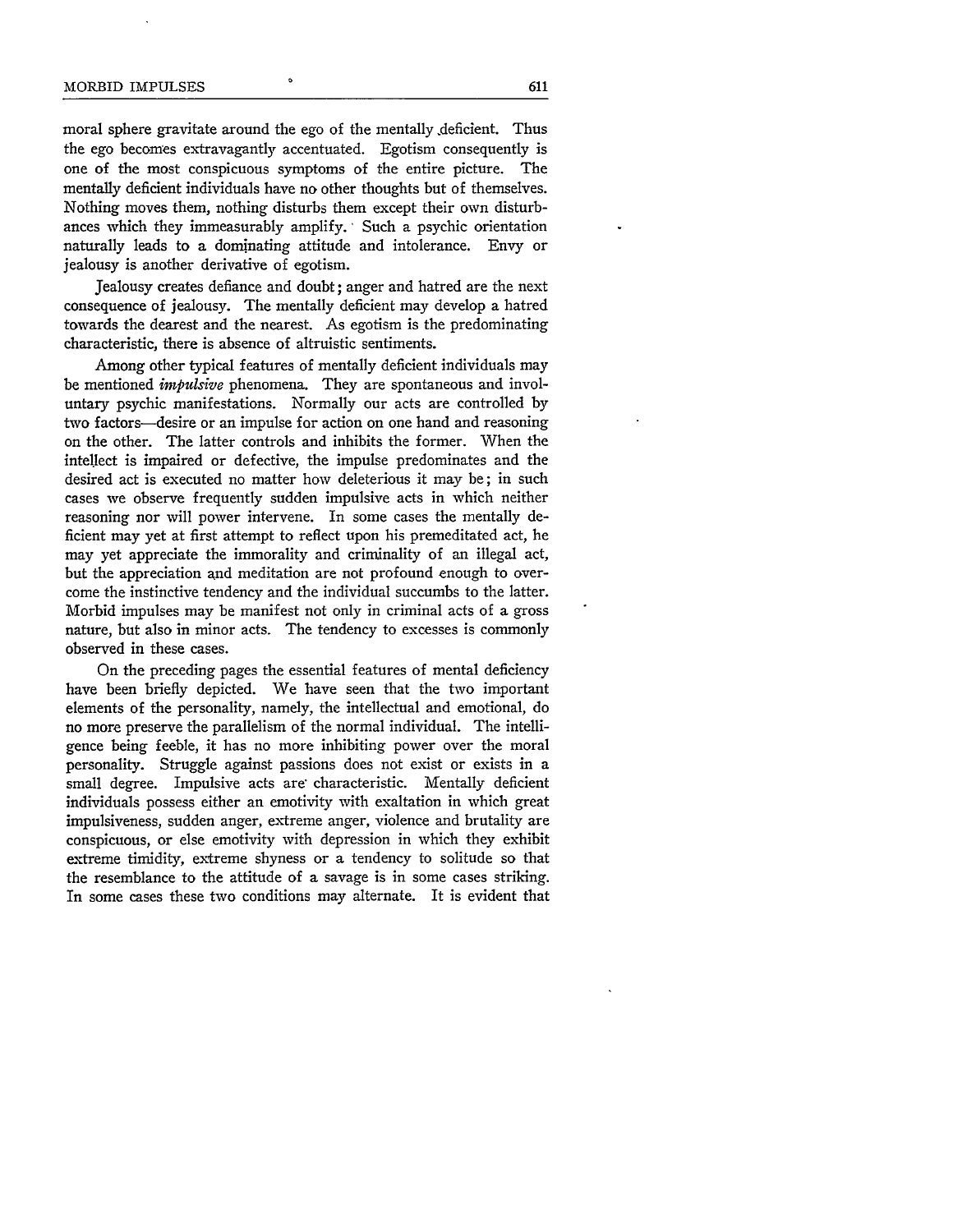the impulsive acts of the mentally deficient individuals are the expression of lack of control of ideas over passions. As the cerebral centers are the source of ideas and of their associations, we observe them here in a state of collapse; they appear to be withdrawn from the chain of mental activities. The impulses are no more under the control of cerebral centers which ordinarily regulate our actions; but they exercise their influence on the motor sphere.by producing an excessive activity. In such cases naturally there can be no choice of action; each movement is the immediate result of sentiment. The acts are unconscious; they must be executed because they are out of the field **of** struggle which normally exists between reasoning and passion. The acts are, therefore, mechanical, automatic and of a reflex nature.

#### MEDICO-LEGAL CONSIDERATIONS

The question of responsibility of individuals presenting morbid impulses is of the greatest moment from a social and medico-legal point of view. It is frequently accompanied by difficulties, and has led not infrequently to many judiciary errors.

The primitive -society of mankind recognized crime as a punishab'e act, irrespective of any other consideration. The criminal was always punished, no matter what his mental state was. Ancient legislation ignored entirely the question of irresponsibility. The Romans were the first who distinguished between compos and non compos mentis. But the great difficulty was to determine under what condition an individual ceases to be compos mentis. Prejudices, errors of all sorts, religious and political passions, interfered with the proper understanding of cerebral functions, of genesis of ideas and of their manner of manifestations. Even the humane principles of the French Revo:ution were unab!e to eradicate from the minds of the legislators the deep-seated ideas of moral responsibility.

With the advent of Pinel and his school a new era entered the field. With him the old ideas suffered a decided blow. He succeeded in convincing human minds that insanity was a disease and that there was no crime if the criminal was insane while committing it. Gradually the field of responsibility became wider and wider. The criminologists of the new anthropological school, and with them the psychiatrist and all students of normal and abnormal psychology, jurists and enlightened laymen, all admit now that a psychopath, as defined above, presenting episodic paroxysms of pathological impulses cannot be considered fully responsible for his criminal tendencies and acts, and that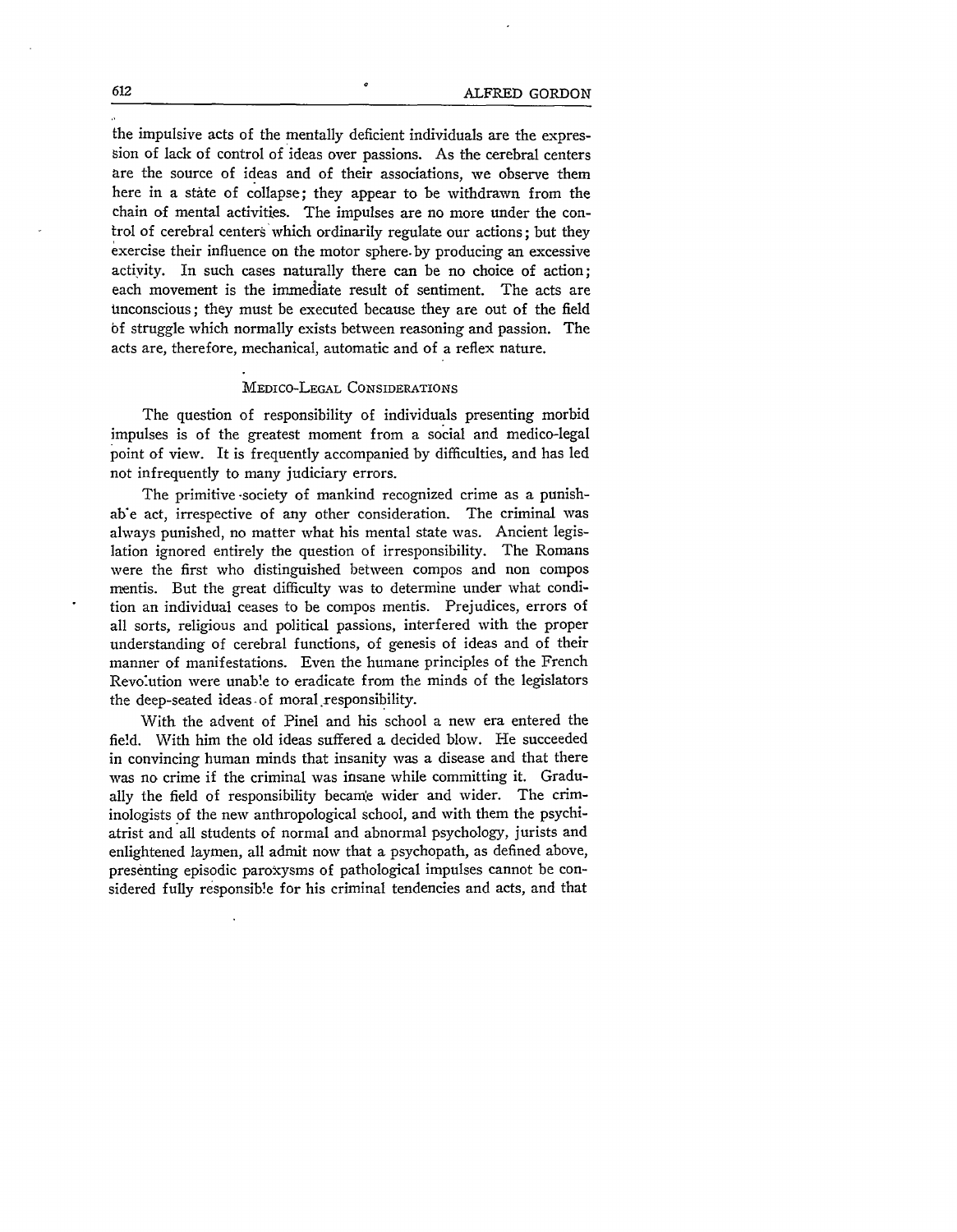instead of being committed to prison, he should be removed from society and placed safely to undergo medical treatment.

As to mental deficiency we have seen on the foregoing pages that, besides a certain degree of intellectual inferiority, there is particularly an inherent deficiency of inhibitory power. We have seen that the whole life of mental defectives is composed of incidents of an instinctive nature, as the instinct predominates in them, and, therefore, their actions are invariably the result of impulses. These individuals may be fully aware of the illegality of a certain act, they may fully realize that murder, assault, arson, deception which they commit are morally wrong and punishable by law, and yet they cannot by reason of the very nature of their mental inferiority be held totally accountable for their actions.

The medico-legal literature is abundant with examples of indiscriminate conviction of this category of individuals. Notwithstanding the considerable work of the psychiatrist, and the incessant labor of the profound students of psychology and of the evident and flagrant injustice to mankind, some jurists are loath to accept the humane and scientific principles laid down by the workers in this field of human knowledge. It is, of course, proper to advise, as they do, to moderate the passions and to learn to control them, but this is possible only for a brain free from any hereditary or acquired taint. It is just as difficult to control and direct the operation of a brain whose anatomical and functional integrity is affected as it is to hold oneself straight with a spinal column which is scoliosed or otherwise deviated.

The degenerates with morbid impulses are, therefore, irresponsible; but what is the degree of their responsibility between the acts, viz., during the lucid intervals? Here jurists, alienists, anthropologists are not exactly of the same opinion.

The old classical school of criminology believes in so-called *partial* responsibility. They say that because an abnormal brain, although not insane, has an abnormal will, an abnormal conception of right and wrong, the law should impose only partial punishment. The modern psychiatric views, the glory of which belongs mostly to the French school, and especially to Magnan and his pupils, are based upon a different conception of degeneracy and criminality. Lombroso, Ferri, Garofalo, in Italy; Broca, Brodier, Manouvrier, Lacassagne, in France, have laid the foundation for the modern anthropological school. According to the anthropologists the criminal is under two kinds of influences: Intrinsic or individual and extrinsic or social. This double responsibility in a psychopathic individual is nil, and his irresponsi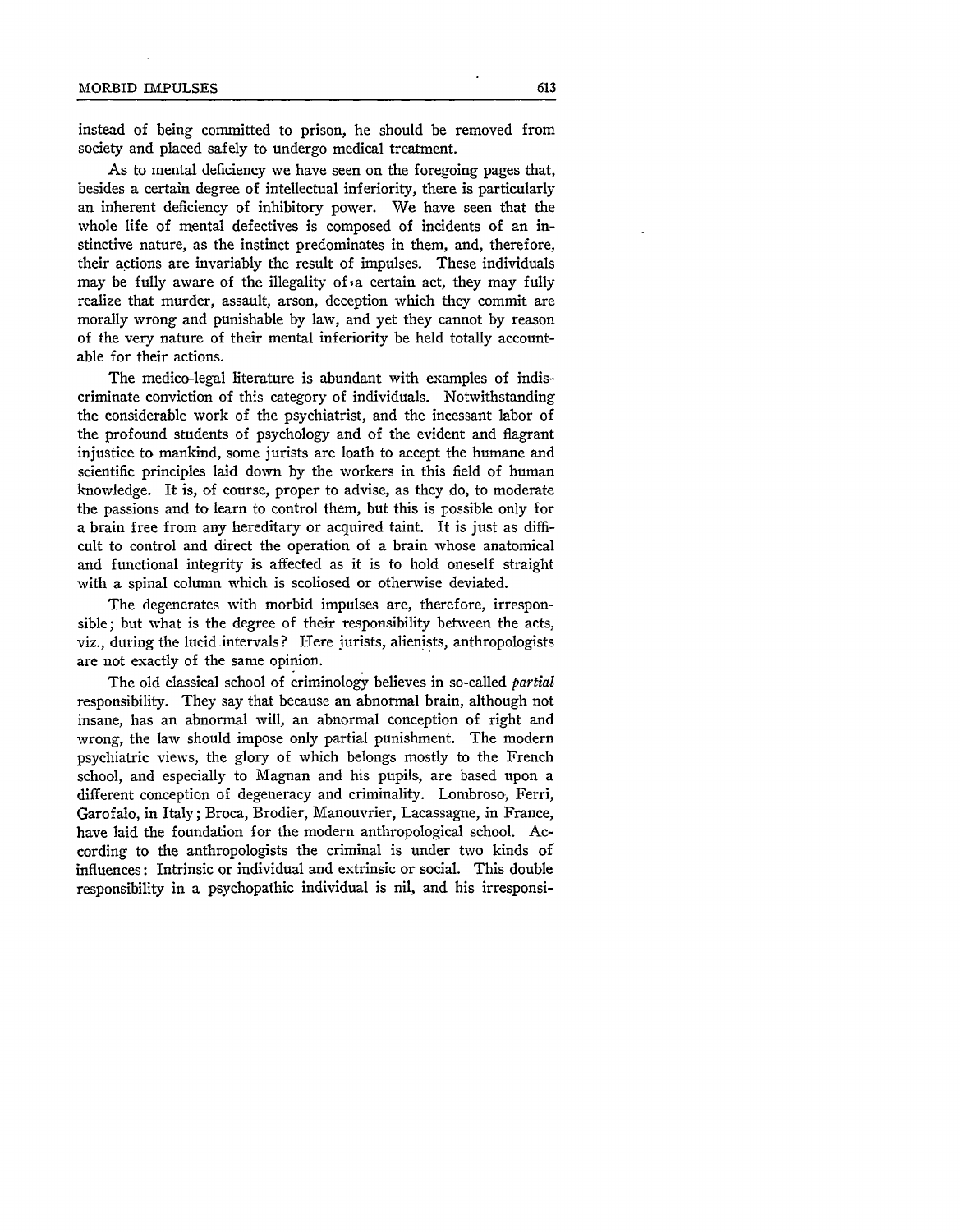bility is absolute at all periods of his life; its excuse lies in the heredity and in the morbid impulses which are not present in normal beings.

When an expert is called upon to give his scientific opinion on crime committed under the influence of an irresistible impulse, he has to consider not only the crime but also and mainly the criminal. As to the criminal, it must be determined whether he is insane or only a psychopathic or mentally defective individual affected with obsessions and morbid impulses. In both cases a thorough and careful examination is absolutely necessary.

When the crime is committed without a motive, while it is accompanied by a perfect integrity of conscience, and preceded by a mental struggle, there is no doubt that it was the result of a morbid obsession. In insanity the expert will sometimes encounter difficulties. In the first stages of a mental affection, in which a perverted mode of thinking, feeling and acting is not easily recognizable; in epilepsy, when between the attacks the individual is comparatively lucid; in some cases of paranoia, when the patient will skillfully conceal the subject of his delusion-in such cases the expert will have to surround himself with all possible precautions, obtain detailed personal and family histories, interrogate the criminal at various times before he decides the question of insanity, viz., responsibility. The rôle of the expert in these conditions must consist not only of giving a personal impression more or less justified by his own experience, but also of presenting evidence which will be understood by laymen.

The determination of the degree of responsibility of a criminal should therefore be placed in the hands of an alienist. Only he is capable to determine early stages of insanity, only he is able to determine, apart from insanity, the degree of mental control, of inhibitory power of a delinquent who presents mental stigmata of degeneracy.

There is a frequent conflict between medical and legal conceptions of insanity. The law admits that a man with one fixed delusion may be sane on every subject except when he touches upon the delusive thought, and some jurists consequently argue that he can be considered sane before or after a crime is committed, but insane during the act. From a medical standpoint such an argument is unscientific, for if delusive ideas are apt to originate in a brain, the function of its constituent elements is certainly disturbed. In such a brain one certain delusion may be formed and remain fixed, but by the very reason of this fact, this brain must be considered diseased, and misconceptions with misinterpretations may become manifest at any moment. An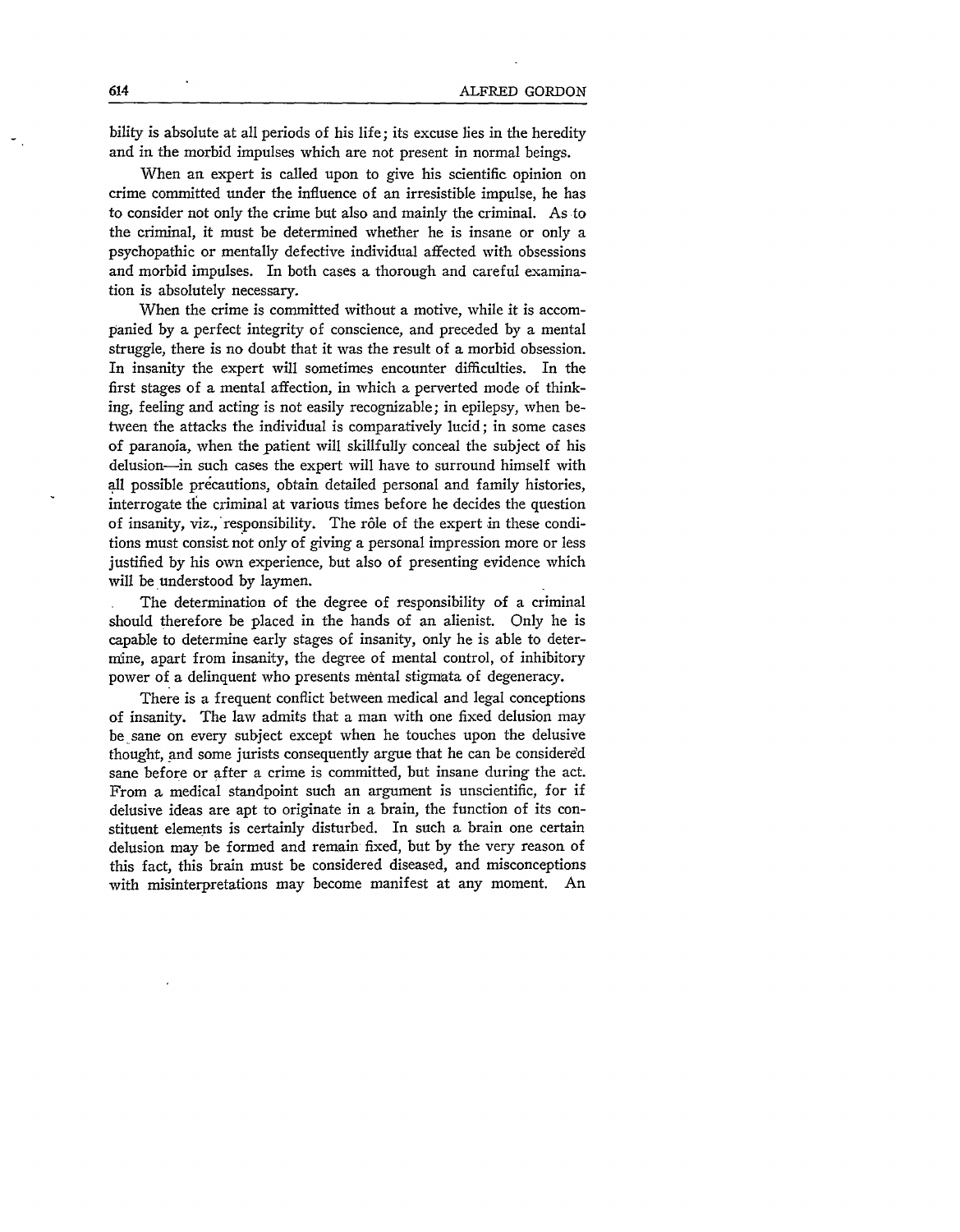individual thus affected should by no means be considered "responsible before the law" before or after the crime.

When an individual's conscience is not completely developed; when judgment and will power are wanting; when egotism is pathological; when envy and hatred are intense and directed towards the dearest and nearest; when impulsive tendencies are conspicuous; when a thorough appreciation of acts and meditation are intrinsically not profound enough to overcome instinctive tendencies; when all these phenomena characterize mentally deficient individuals, phenomena which constitute an integral part of their abnormal make-up, the problem of mental responsibility may be solved without special difficulty. It requires no special stretch of imagination to see that individuals mentally inferior, such as depicted above, possess inferior and defective conceptions of right and wrong. The discrimination between the two is naturally faulty. They may recognize the illegality of an act, viz., that punishment by law may follow, but the fundamental and social value of a lawless act is not altogether accessible to their abnormal or defective intellectual and normal personality. It is therefore evident that their responsibility can by no means be total. The established legal test of right and wrong cannot be applied to these cases, and if it is applied, as it is frequently done, the results are bound to be disastrous as far as the administration of justice is concerned.

Those who create laws and those who administer justice view with very few exceptions only the social side of the law and usually are not at all interested in psychologic and medical studies which present a different concept of criminality and of the criminal himself. It is true that penal legislation and legal medicine are distinct and separate. sciences, but positive criminology must rely on both branches of human knowledge. An intimate unity of these two sciences is an indispensable and an essential condition of progress. Criminology has for its object the formation of positive laws concerning crimes and the discovery of remedies for them. With this object in view it searches the truth wherever it can be found and takes from medical and legal sciences data which it needs to form a scientific foundation. By the union of the two sciences the old and too narrow boundaries of human conceptions of liberty and responsibility will be broken and progress will be assured. Our present knowledge of normal and pathological processes in the psychic sphere, the proper appreciation of abnormal mental operations enable us to avoid errors in administering justice. To accomplish the latter, responsibility and irresponsibility must be viewed from the standpoint of broader principles than heretofore. Human